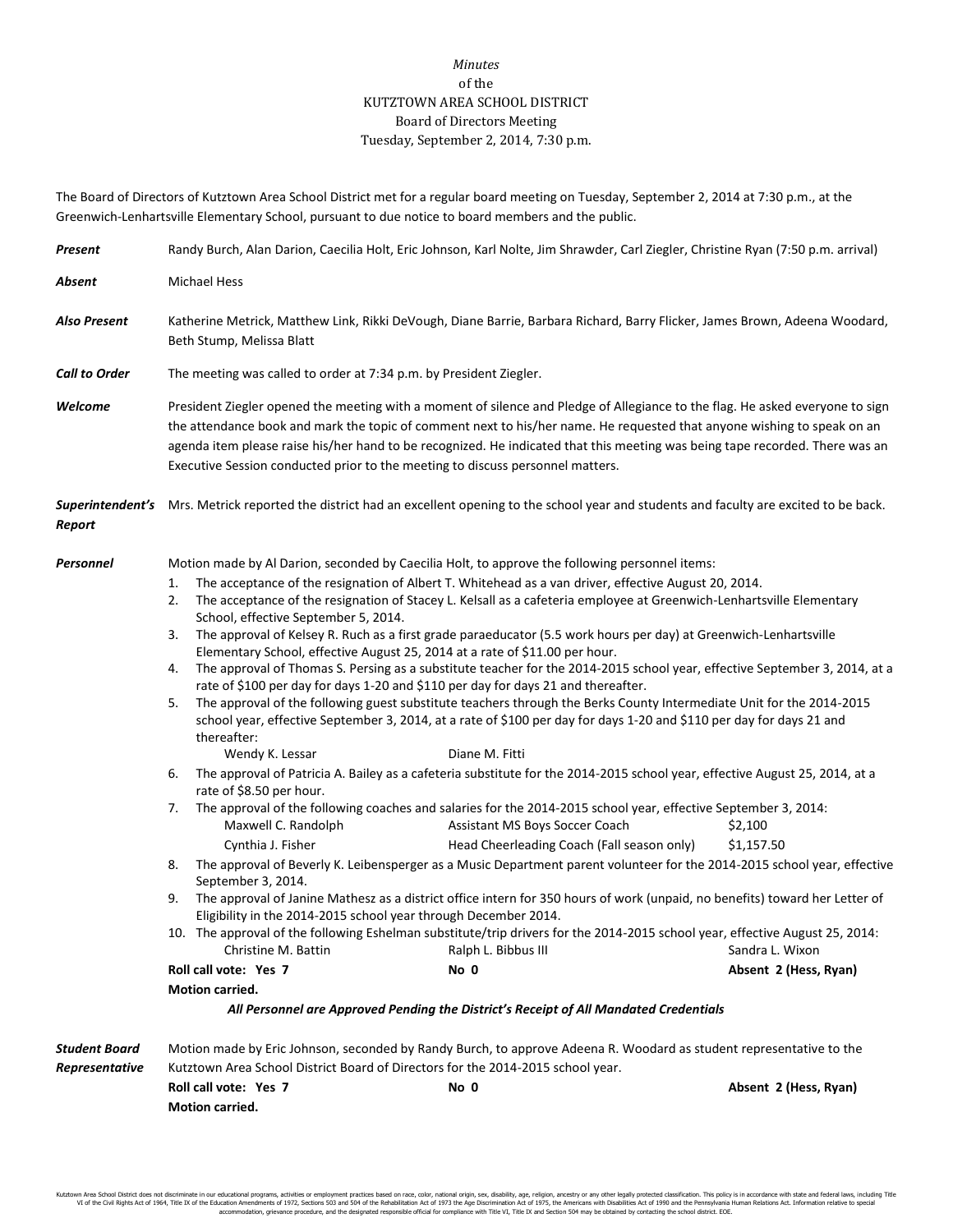| Professional<br><b>Development</b>           | Motion made by Caecilia Holt, seconded by Karl Nolte, to approve the agreement with The Pennsylvania Writing and Literature<br>Project of West Chester University for professional development workshops, coaching, and modeling sessions during the 2014-<br>2015 school year.                                                                                                                            |      |                       |  |  |
|----------------------------------------------|------------------------------------------------------------------------------------------------------------------------------------------------------------------------------------------------------------------------------------------------------------------------------------------------------------------------------------------------------------------------------------------------------------|------|-----------------------|--|--|
|                                              | Roll call vote: Yes 7<br><b>Motion carried.</b>                                                                                                                                                                                                                                                                                                                                                            | No 0 | Absent 2 (Hess, Ryan) |  |  |
| Settlement<br>Agreement                      | Motion made by Randy Burch, seconded by Caecilia Holt, to approve the Settlement Agreement and Release for student<br>#102854.                                                                                                                                                                                                                                                                             |      |                       |  |  |
|                                              | Roll call vote: Yes 7<br>Motion carried.                                                                                                                                                                                                                                                                                                                                                                   | No 0 | Absent 2 (Hess, Ryan) |  |  |
| <b>Services</b>                              | Special Education Motion made by Karl Nolte, seconded by Caecilia Holt, to approve the Special Education Services Contract with the Carbon<br>Lehigh Intermediate Unit for the 2014-2015 school year.                                                                                                                                                                                                      |      |                       |  |  |
|                                              | Roll call vote: Yes 7<br>Motion carried.                                                                                                                                                                                                                                                                                                                                                                   | No 0 | Absent 2 (Hess, Ryan) |  |  |
| <b>Transportation</b><br><b>Contract</b>     | Motion made by Caecilia Holt, seconded by Al Darion, to approve the transportation contract with the parent of student<br>#103396 for the 2014-2015 school year.                                                                                                                                                                                                                                           |      |                       |  |  |
|                                              | Roll call vote: Yes 7<br><b>Motion carried.</b>                                                                                                                                                                                                                                                                                                                                                            | No 0 | Absent 2 (Hess, Ryan) |  |  |
| <b>Natural Gas</b><br><b>Supplier for MS</b> | Motion made by Karl Nolte, seconded by Randy Burch, to approve a contract with Direct Energy Business Marketing to<br>purchase natural gas for the period of August 26, 2014 to June 30, 2015 at a price of \$4.868/Dth.                                                                                                                                                                                   |      |                       |  |  |
|                                              | Roll call vote: Yes 7<br>Motion carried.                                                                                                                                                                                                                                                                                                                                                                   | No 0 | Absent 2 (Hess, Ryan) |  |  |
| <b>Admin Office</b><br><b>Chiller Repair</b> | Motion made by Randy Burch, seconded by Karl Nolte, to approve H.T. Lyons to replace the compressor on the chiller at the<br>District Administration Building for a cost of \$6,315.                                                                                                                                                                                                                       |      |                       |  |  |
|                                              | Roll call vote: Yes 7<br>Motion carried.                                                                                                                                                                                                                                                                                                                                                                   | No 0 | Absent 2 (Hess, Ryan) |  |  |
|                                              | GES Boiler Repair Motion made by Karl Nolte, seconded by Eric Johnson, to approve Yoder's Heating Service, Inc. to repair the boiler at<br>Greenwich-Lenhartsville Elementary School for a cost not to exceed \$1,600.                                                                                                                                                                                     |      |                       |  |  |
|                                              | Roll call vote: Yes 7<br>Motion carried.                                                                                                                                                                                                                                                                                                                                                                   | No 0 | Absent 2 (Hess, Ryan) |  |  |
|                                              | HS Floor Scrubber Motion made by Karl Nolte, seconded by Eric Johnson, to approve purchasing a Windsor Saber Cutter 26" Walk Behind Floor<br>Scrubber for the high school at a price of \$9,473.54.                                                                                                                                                                                                        |      |                       |  |  |
|                                              | Roll call vote: Yes 7<br><b>Motion carried.</b>                                                                                                                                                                                                                                                                                                                                                            | No 0 | Absent 2 (Hess, Ryan) |  |  |
| <b>District Physician</b>                    | Motion made by Caecilia Holt, seconded by Karl Nolte, to approve Robert Dolansky, DO and Ravinder Singh, MD of St. Luke's<br>West End Medical Center for KASD van driver annual physicals for the 2014-2015, 2015-2016, and 2016-2017 school years at a<br>cost of \$70.00 each.                                                                                                                           |      |                       |  |  |
|                                              | Roll call vote: Yes 7<br>Motion carried.                                                                                                                                                                                                                                                                                                                                                                   | No 0 | Absent 2 (Hess, Ryan) |  |  |
| <b>Discussion Items</b>                      | <b>High School Renovations</b><br>Motion made by Karl Nolte, seconded by Jim Shrawder, to provide direction to the architect to proceed with the development<br>of the high school renovation plans for Option 2 from Phase 1 and the revised Option 5 from Phase 2 consolidated into one<br>project scope, including the addition of AC on the first floor and other additional renovations as discussed. |      |                       |  |  |
|                                              | Roll call vote: Yes 7<br>Motion carried.                                                                                                                                                                                                                                                                                                                                                                   | No 0 | Absent 2 (Hess, Ryan) |  |  |

Kutztown Area School District does not discriminate in our educational programs, activities or employment practices based on race, color, national origin, sex, disability, age, religion, ancestry or any other legally prot